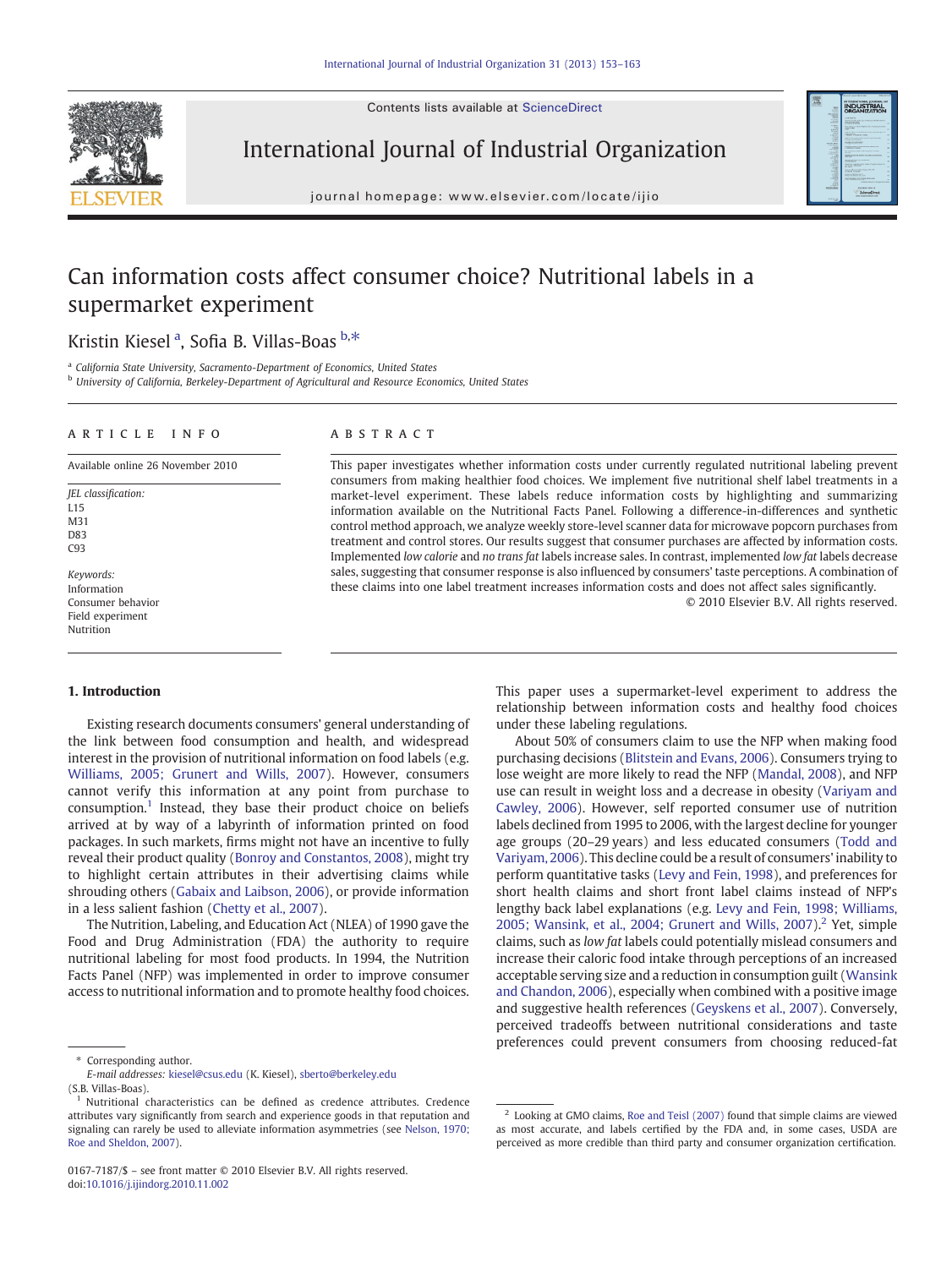alternatives if they are labeled as such [\(Yeomans et al., 2001;](#page-10-0) [Stubenitsky et al., 2000, and French et al., 1999](#page-10-0)).

The limited number of market-level empirical studies exhibits mixed results regarding consumer use of nutritional information. Displaying lists of information on vitamins and minerals as well as sugar content in supermarkets resulted in increased nutritional information use ([Russo et al., 1986](#page-10-0)), and voluntary labels had significant effects on consumer choices prior to the NLEA ([Ippolito and Mathios,](#page-10-0) [1990\)](#page-10-0). Still, [Mojduszka and Caswell \(2000\)](#page-10-0) argue that information provided by firms voluntarily prior to the NLEA was incomplete and not reliable. [Mathios \(2000\)](#page-10-0) finds that mandatory guidelines resulted in a significant decline in sales of high fat products, despite prior voluntary disclosure of low-fat products, and [Teisl et al. \(2001\)](#page-10-0) find that consumer behavior was significantly altered by the NLEA, but purchases of "healthy" products increased only in some of the product categories.

Less attention has been paid to interdependencies of regulation and alternative information sources in these studies. This is important because experimental research [\(Cain, et al., 2005](#page-10-0)) suggests that people do not sufficiently take motives of the information source into account when evaluating information, even after disclosure of conflicts of interest. In this context, [Ippolito and Pappalardo \(2002\)](#page-10-0) suggest that regulatory rules and enforcement policy induced firms to move away from reinforcing nutritional claims. Critical news coverage of regulatory challenges [\(Nestle, 2000\)](#page-10-0), and the "Food News Blues" in general [\(Kantrowitz and Kalb, 2006\)](#page-10-0) could have also contributed to decreased labeling use over time.

Our experimental design adds to this literature by focusing on information costs under current NFP labeling. Conducting our experiment in a real market setting eliminates possible bias generated in hypothetical experiments and survey responses, and controls for potential confounding factors such as marketing claims and media coverage.

We implemented nutritional shelf labels for one product category (microwave popcorn) in cooperation with a major supermarket chain in five treatment stores over a period of four weeks. The supermarket chain also provided store-level scanner data for a total of 32 stores, covering a time period before and after our labeling implementation. Our collected NFP information indicated substantial variation in nutrient content and suggested serving size across products included in the data. Consumers trying to compare products based on their nutritional characteristics might therefore face significant information costs. We reduce information costs by either repeating or summarizing NFP information and providing it a new format. Using low calorie, low fat, and no trans fat claims, we address the following questions: (i) Are consumer purchases affected by nutritional shelf labels? (ii) Do effects differ depending on nutrients displayed (e.g. calories versus fat content)? (iii) Do effects depend on disclosure of information source (FDA)? (iv) Do effects differ depending on display of a single versus multiple nutrients on a label? and (v) Do we find evidence consistent with consumers making inferences about the nutritional content of unlabeled products?

Following a difference-in-differences and synthetic control method approach, we find results consistent with information costs mattering and conclude that nutritional information is not provided effectively under current labeling guidelines. In particular, we find that a shelf label of no trans fat significantly increases sales of treated products, even though this information is already provided in a less uniform format. Low calorie labels also significantly increase sales of treated products. Low fat labels, on the other hand, significantly reduce quantity sales of targeted products, especially when adding an FDA approval to our labeling treatments. We attribute this effect to consumers having less favorable taste perceptions of low fat foods than of low calorie foods. When combining claims in a single label, we do not detect significant purchase responses because this treatment increases information costs for the consumer. Finally, we find no consistent evidence that consumers make inferences about unlabeled products and their relatively inferior nutritional quality. The synthetic

control method further detects the largest labeling effect immediately following our initial implementation. Labeling effects dissipate quickly after our treatment period for the low calorie and low fat treatment, but persist for the no trans fat label. No trans fat products are highlighted in manufacturer claims and are easier to identify by consumers under the current NFP labeling.

In the next section, we describe our experimental design and the main features of our data. We introduce our empirical specification, report estimation results, and test the robustness of our findings in [Section 3](#page-4-0). In [Section 4,](#page-9-0) we conclude by discussing our results and their relevance for regulatory changes.

#### 2. The supermarket experiment

In collaboration with a major supermarket chain, we were able to design and implement nutritional shelf labels in order to make information more salient and easier to process. Our labeling treatments either repeat information already available on the NFP in a more uniform format (e.g. no trans fat), or transform quantitative statements into relative statements (e.g. low fat, low calorie). They reduce information costs by allowing consumers to directly compare alternatives on a relative scale within our targeted product category. If consumers already incorporated the NFP information in their purchases, our labels should not affect purchases as we are not providing additional nutritional information.<sup>3</sup> We implemented five differentiated labeling treatments over a period of four weeks in each of five stores, targeting microwave popcorn products.

#### 2.1. Experimental design

The selection of microwave popcorn as the treated product category was based on a number of considerations. We had to focus our intervention on a relatively small product category that could potentially be healthy and offered enough variation in nutrients to result in sufficient variation for the implemented labeling treatments. Microwave popcorn further allows us to target a product that is appealing to families with children, as healthy or unhealthy eating patterns develop during childhood.<sup>4</sup> Lastly, product alternatives within this category are similar in taste and appearance across brands, allowing for cross-product comparisons in our analysis.

The information needed to construct our treatment product group was collected from the NFP displayed on all microwave popcorn varieties available at local area stores, complemented by online searches. We observed significant variation in serving size and nutrients per serving before classifying each microwave popcorn product on a categorical scale (low, medium, and high) for a certain nutrient.<sup>5</sup> The supermarket chain permitted positive claims only, favored a very basic design, and expressed a primary interest in fat related claims, possibly motivated by research findings suggesting that low fat claims increase food intake (e.g. [Wansink and Chandon,](#page-10-0) [2006\)](#page-10-0). We were provided with five treatment stores, but with no

 $3$  This statement is especially valid for the no trans fat treatment. For the low fat and low calorie treatment, one could argue that the ranking of products is new information. As this ranking is based on the information already provided on the NFP, we argue that we are decreasing information costs rather than providing new information.

<sup>&</sup>lt;sup>4</sup> Overweight children are more likely to be overweight as adults. Successfully preventing and treating overweight children can reduce the risk of being overweight as adults and therefore help to reduce the risk of related health conditions ([American](#page-10-0) [Heart Association, 2008](#page-10-0)).

<sup>&</sup>lt;sup>5</sup> We for instance categorized the lowest 25% of products within the overall product category of microwave popcorn as low fat or low calorie. These categories are based on the Traffic Light Color Signpost Labeling introduced by the Food Standards Agency in the UK in 2007 [\(FSA, 2007](#page-10-0)). For more details on label design and distribution of serving size and nutrients per serving targeted in our treatments see [Kiesel and Villas-Boas](#page-10-0) [\(2009\).](#page-10-0)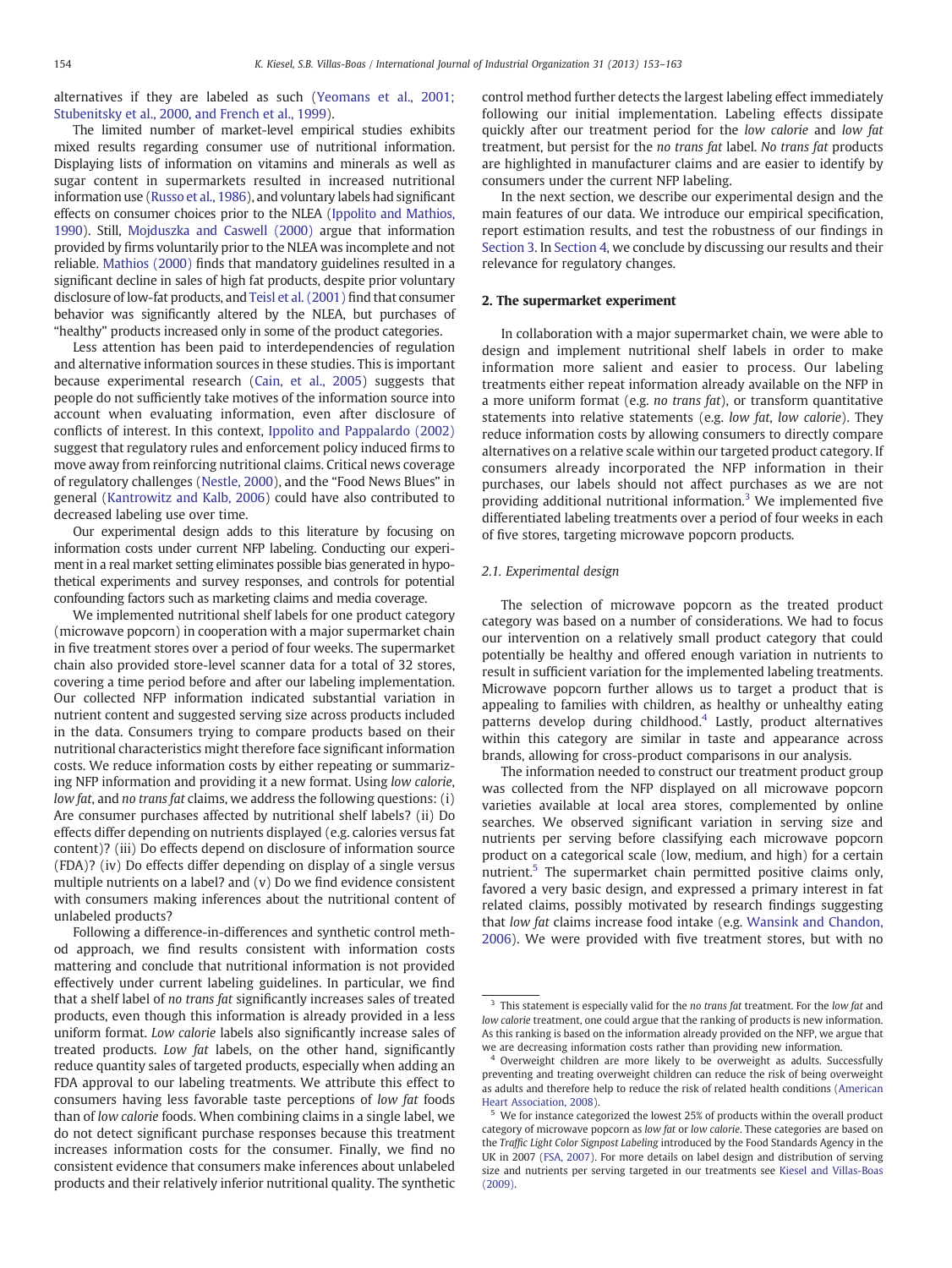

Fig. 1. Label treatments. Note: We implemented five labeling treatments. These examples display single nutrients, combined nutrients, and FDA approved low fat labels. We also implemented single nutrient low calorie and no trans fat labels, and combined low fat, no trans fat and low calorie, no trans fat labels.

additional information on the selection process of these stores. Fig. 1 shows the labeling design, while Fig. 2 shows how the following five label treatments were placed on the grocery shelf in one of the five treatment stores each: (1) low calorie labels, (2) low fat labels, (3) low fat labels with FDA approval, (4) combined low calorie/low fat labels, and (5) low calorie/low fat/no trans fat labels. We added the FDA approval to increase the credibility of our labeling claim, especially since consumers were not able to otherwise identify the information source of our labels. For combined label treatments, we displayed a variety of labels (e.g. low calorie labels, low fat labels, and low calorie/ low fat labels for treatment (4)). By combining several claims in one treatment, we increased the nutritional information content, but also the information costs for the consumer. They now had to compare



Fig. 2. Implementation of shelf labels. Note: Our labels were attached to the price tag placed on the shelf.

products based on labels about different nutrients. Because we were only able to treat products within the low calorie, low fat and no trans fat categories, it might also be more costly for the consumer to make inferences about the nutritional value of unlabeled products.

#### 2.2. Data and summary statistics

We implemented the labeling treatments during a four week period in the fall of 2007, starting on October 10th. This implementation was in accordance with "promotional" weeks—weeks beginning Wednesday and ending Tuesday the following week—defined by the supermarket chain's price cycle and data organization. Labels were attached to shelves during low traffic hours every Wednesday night and after possible changes in product prices went into effect (see Fig. 2). In addition to data from the five treatment stores, we received data for 27 stores within the same pricing division. The store-level data include weekly quantities, net revenue, gross revenue, and markdown amounts for each product sold in the microwave popcorn category. Different products are identified by the Universal Product Code (UPC). In addition, we constructed a price variable by using net revenue divided by product quantity reported.<sup>6</sup> The quantity variable reported in our data corresponds to the net total number of units of a given product sold during a promotional week. Zero or negative sales, resulting from returns of as many or more items than purchased are excluded from the analysis. Data are available for a total of 14 weeks, spanning five weeks prior and post treatment period. In addition, we matched the zip code a store is located in with socio-demographic statistics provided by the United States Census Bureau (2000 Census).<sup>7</sup>

The scanner data provided by the grocery chain include 93 products for 18785 product-week-store observations. Sampling all treatment stores and local area stores as well as conducting online searches for nutritional information resulted in a total of 68 matches of products. 43 of those products were subject to the labeling interventions.<sup>8</sup>

In [Table 1](#page-3-0), Panel A defines the five different treatments corresponding to our five treatment stores. Panel B1 provides descriptive statistics of treatment and control stores (e.g. store size, year opened, number of available products within our category, category sales, and product sales), while Panel B2 summarizes socio-demographic characteristics by store zip code. Panel C presents the number of labeled products for each store, as well as the number of products that would have been labeled on average in the control stores. These statistics suggest that our treatment stores vary in size, with store 3 being the smallest. Category sales of microwave popcorn in the treatment stores seem somewhat higher than mean sales in the control stores, but fall within one standard deviation, and are no larger or smaller than the observed maximum or minimum for the control stores. In addition, treatment and control stores seem similar and representative of national socio-demographic averages.<sup>9</sup> Finally, control stores have a comparable number of treatment eligible products, with the exception of store 3. We would have treated 21 products on average rather than the 15 products we did treat in this smaller store (indicated in Panel C).

As an additional summary statistic, [Table 2](#page-3-0) reports the average treatment effect of our labels when using raw means. We aggregate sales for treated and untreated products into a four week period before and during our treatment period. We then compute differences

 $6$  This price corresponds to the average product price across all transactions for a given product, store, and week.

<sup>7</sup> See [Kiesel and Villas-Boas \(2009\)](#page-10-0) for a complete summary of all variables included in our data.

<sup>&</sup>lt;sup>8</sup> The 25 products included in the scanner data for which we do not have nutritional information translate into an exclusion of 0–12 products per control store, with a mean of 3 products. Regression specifications were also estimated including these observations as a robustness check.

 $9$  The median income nationwide is reported as 42,000, median household size amounts to 2.52, and percentage of whites in the U.S. is reported at 75% (US Census, 2000).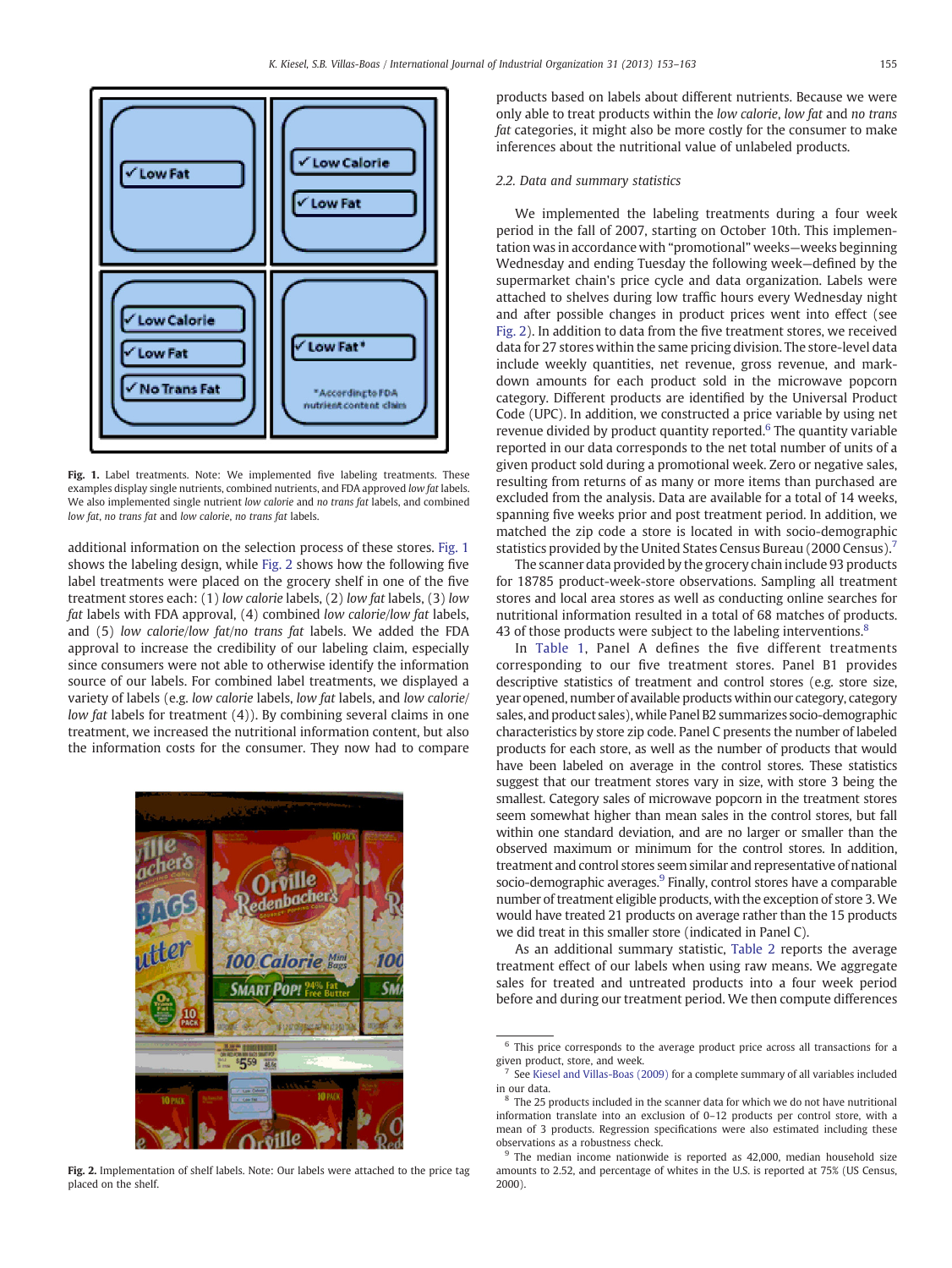#### <span id="page-3-0"></span>Table 1

Descriptive statistics: store characteristics.

| Descriptive statistics: stores    |                  |                |        |        |                                    |                                                                 |
|-----------------------------------|------------------|----------------|--------|--------|------------------------------------|-----------------------------------------------------------------|
| A. Treatments<br>2<br>3<br>4      |                  |                |        |        | Low calorie label<br>Low fat label | Low fat label and FDA approval<br>Low calorie and low fat label |
| 5                                 |                  |                |        |        |                                    | Low calorie, low fat, and low trans fat label                   |
|                                   | Treatment stores |                |        |        |                                    | Control stores                                                  |
|                                   |                  | $\overline{2}$ | 3      | 4      | 5                                  |                                                                 |
| <b>B1.</b> Store characteristics  |                  |                |        |        |                                    |                                                                 |
| Total floor space                 | 30440            | 27178          | 19348  | 26425  | 30168                              | 26983.07 (8008.21)                                              |
| Opening year                      | 1984             | 1970           | 1975   | 1978   | 1986                               | 1981.63 (12.82)                                                 |
| Mean weekly category revenue (\$) | 116.18           | 167.47         | 137.78 | 344.69 | 295.27                             | 196.72 (76.35)                                                  |
| Mean weekly product revenue (\$)  | 11.32            | 9.71           | 11.33  | 16.97  | 15.00                              | 11.32(9.18)                                                     |
| Mean weekly product quantity      | 4.19             | 3.63           | 4.20   | 6.14   | 5.44                               | 4.19 (4.34)                                                     |
| Mean weekly product price         | 3.39             | 3.31           | 3.26   | 3.19   | 3.36                               | 3.18(1.46)                                                      |
| Mean number of products (by week) | 39.8             | 47.6           | 26.36  | 56.47  | 54.34                              | 44.94 (8.28)                                                    |
| B2. Zip code characteristics      |                  |                |        |        |                                    |                                                                 |
| Population                        | 36190            | 72702          | 14075  | 36190  | 19790                              | 48980 (21091)                                                   |
| Median income                     | 41002            | 49452          | 50300  | 41002  | 57214                              | 41908 (11099)                                                   |
| Mean household size               | 2.85             | 3.22           | 2.6    | 2.85   | 2.85                               | 2.83(0.55)                                                      |
| Percent white                     | 0.59             | 0.41           | 0.49   | 0.59   | 0.52                               | 0.51(0.17)                                                      |
| C. Label characteristics          |                  |                |        |        |                                    |                                                                 |
| Number of labeled products        | 22               | 21             | 15     | 21     | 38                                 | 21.83 (2.04) 21.01 (1.94)<br>21 01 (1 94) 24 92 (2 25)          |

Note: Descriptive statistics of store, zip code, and label characteristics for all stores. Mean values are reported when applicable and standard deviations are reported in parentheses for the control stores. For C, numbers reported for the control store correspond to the number of products eligible for treatment 1 to 5 (defined in A).

#### Table 2

Summary statistics: average treatment effects for single claim labels.

| Descriptive statistics: average treatment effects |                         |            |                   |          |           |           |           |           |            |               |           |            |
|---------------------------------------------------|-------------------------|------------|-------------------|----------|-----------|-----------|-----------|-----------|------------|---------------|-----------|------------|
|                                                   | Average over all stores |            |                   | Store 1  |           |           | Store 2   |           |            | Store 3       |           |            |
|                                                   | Labeled                 | Unlabeled  | Diff              | Low cal  | Unlabeled | Diff      | Low fat   | Unlabeled | Diff       | Low fat (FDA) | Unlabeled | Diff       |
| <b>Treatment stores</b>                           |                         |            |                   |          |           |           |           |           |            |               |           |            |
| Pre-treatment                                     | 463.93                  | 437.59     | 23.8              | 331      | 1041      | $-710$    | 178       | 492       | $-314$     | 157           | 344       | $-187$     |
| (week 37-40, 2007)                                | (183.65)                | (207.5189) | (110.65)          |          |           |           |           |           |            |               |           |            |
|                                                   | [531]                   | [373]      | $[5]$             | [69]     | [156]     |           | [62]      | [132]     |            | $[42]$        | [67]      |            |
| Treatment                                         | 538.54                  | 346.07     | 171               | 415      | 919       | $-504$    | 152       | 453       | $-301$     | 162           | 344       | $-220$     |
| (week 41–45, 2007)                                | (226.25)                | (126.46)   | (112.56)          |          |           |           |           |           |            |               |           |            |
|                                                   | $[549]$                 | $[369]$    | $[5]$             | $[77]$   | $[143]$   |           | $[54]$    | $[131]$   |            | $[46]$        | $[67]$    |            |
| $DD_{TS}$                                         |                         |            | 147.2<br>(147.01) |          |           | 206       |           |           | 13         |               |           | $-33$      |
|                                                   |                         |            | $[5]$             |          |           |           |           |           |            |               |           |            |
|                                                   |                         |            |                   |          |           |           |           |           |            |               |           |            |
| Control stores                                    |                         |            |                   |          |           |           |           |           |            |               |           |            |
| Pre-treatment                                     | 390.88                  | 333.92     | 45                | 210.9    | 507.69    | $-278.89$ | 199.9     | 516.82    | $-296.22$  | 199.9         | 516.82    | $-296.22$  |
| (week 37-40, 2007)                                | (156.47)                | (116.27)   | (88.38)           | (90.69)  | (185.97)  | (137.80)  | (84.01)   | (188.76)  | (137.28)   | (84.01)       | (188.76)  | (137.28)   |
|                                                   | [2838]                  | [1706]     | $[27]$            | [1586]   | [2889]    | $[27]$    | [1513]    | [2962]    | $[27]$     | [1513]        | [2962]    | $[27]$     |
| Treatment                                         | 505.83                  | 284.24     | 200.77            | 251.95   | 530.05    | $-265.26$ | 242.78.78 | 538.88    | $-282.074$ | 242.78.78     | 538.88    | $-282.074$ |
| (week 41-45, 2007)                                | (203.54)                | (100.14)   | (145.99)          | (100.13) | (202.61)  | (142.38)  | (95.23)   | (206.77)  | (145.27)   | (95.23)       | (206.77)  | (145.27)   |
|                                                   | [3009]                  | [1739]     | $[27]$            | [1630]   | $[3050]$  | $[27]$    | [1555]    | [3125]    | $[27]$     | [1555]        | [3125]    | $[27]$     |
| $DD_{CS}$                                         |                         |            | 155.78            |          |           | 13.63     |           |           | 14.15      |               |           | 14.15      |
|                                                   |                         |            | (88.03)           |          |           | (57.96)   |           |           | (62.41)    |               |           | (62.41)    |
|                                                   |                         |            | $[27]$            |          |           | $[27]$    |           |           | $[27]$     |               |           | $[27]$     |
| <b>DDD</b>                                        |                         |            | $-8.58$           |          |           | 192.37    |           |           | $-1.15$    |               |           | $-47.15$   |

Note: We report mean quantities sold at each store, aggregated by treatment and treatment period as well as for 4 weeks prior. Standard deviations are reported in parentheses, and number of observations are reported in square brackets. Labeled refers to the pooled effect for all labeling treatments, and separate treatments are indicated. For control stores, these specifications denote the corresponding placebo effects.  $DD_{TS}$  and  $DD_{CS}$  denote the difference-in-differences for the treatment and control stores, while DDD combines those in a triple difference, denoting the average treatment effect.

in sales for treated versus untreated products within each treatment and control store as well as triple differences across treatment and control stores. [Table 3](#page-4-0) follows the same approach and reports results for the two stores in which we implement differentiated labels.<sup>10</sup> The first three columns in Table 2 compare sales of all treated products,

independent of treatment type, against unlabeled products. Labeled products have higher sales during the treatment period as compared to the unlabeled products in the treated and control stores. Adding the third difference indicates that sales of treated products are actually slightly lower on average (8.58 units). If we compare the low calorie treatment against untreated products, we find a triple difference in mean quantity sales of 192.37 units, indicating that sales of our

40.99 (3.19)

<sup>&</sup>lt;sup>10</sup> We only report the differences and triple differences for these treatments.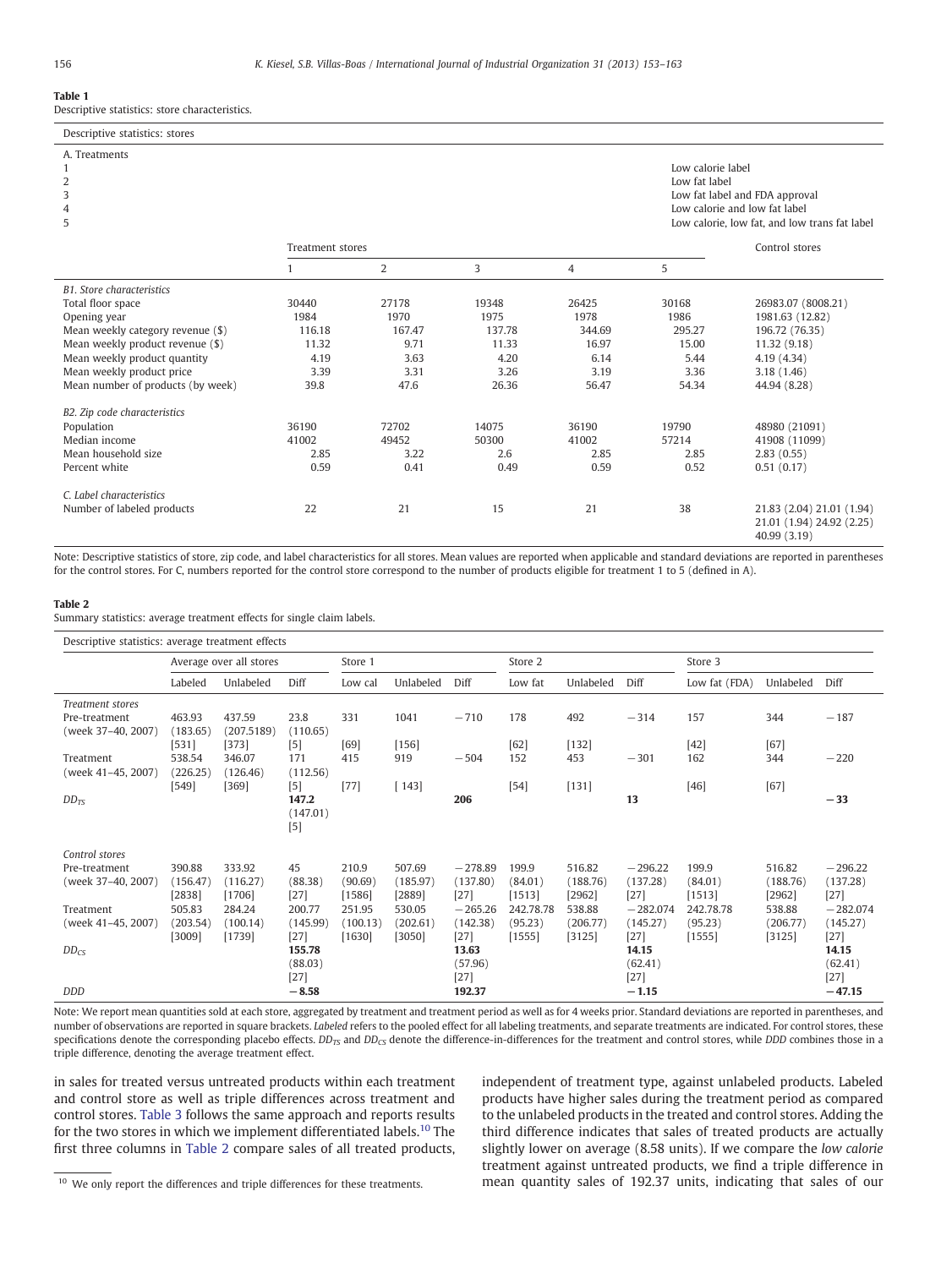<span id="page-4-0"></span>

| . .<br>. . |  |
|------------|--|
|------------|--|

Summary statistics: average treatment effects for multiple claim labels.

|  |  | Descriptive statistics, average traatment offects (differentiated traatments |  |
|--|--|------------------------------------------------------------------------------|--|

| Labels                | Store 4   |                  |            | Store 5                   |                               |            |  |
|-----------------------|-----------|------------------|------------|---------------------------|-------------------------------|------------|--|
|                       |           | Low cal/low fat  |            | Low cal/low fat/trans fat |                               |            |  |
|                       | $DD_{TS}$ | $DD_{CS}$        | <b>DDD</b> | $DD_{TS}$                 | $DD_{CS}$                     | <b>DDD</b> |  |
| Labeled               | $-31$     | 42.07<br>(61.17) | $-73.07$   | 123                       | 155.78<br>(88.03)<br>$[27]$   | $-32.78$   |  |
| Low cal               | $-44$     | 2.11<br>(48.38)  | $-46.11$   | 57                        | 54.75<br>(52.89)<br>$[24]$    | 2.25       |  |
| Low fat               | $-40$     | 2.37<br>(52.40)  | $-42.37$   | 64                        | 50.96<br>(42.60)<br>[25]      | 13.04      |  |
| No trans fat          |           |                  |            | 382                       | 101.9259<br>(64.80)<br>$[27]$ | 280.07     |  |
| Low cal/fat           | $-35$     | 14.04<br>(57.51) | $-49.04$   | 49                        | 41.85185<br>(42.40)<br>$[27]$ | 7.15       |  |
| Low cal/trans fat     |           |                  |            | 59                        | 57<br>(47.54)<br>$[27]$       | 2.00       |  |
| Low fat/trans fat     |           |                  |            | 79                        | 56.15<br>(49.21)<br>$[27]$    | 22.85      |  |
| Low cal/fat/trans fat |           |                  |            | 67                        | 74.11<br>(52.90)<br>$[27]$    | $-7.11$    |  |

Note: Mean aggregated sales by treatment and time period are suppressed in this table.  $DD_{TS}$  and  $DD_{CS}$  denote the difference-in-differences for treated versus untreated in the treatment and control stores, while DDD combines those in a triple difference, denoting the average treatment effect. Standard deviations are reported in parentheses, and number of observations are reported in square brackets.

treated products during our treatment period are substantially higher. For the low fat treatment, a comparison of means suggests a decrease in sales of treated products by 1.15 units. Adding the FDA approval decreases sales by 47.15 units.

In the differentiated labeling treatment, we compare sales within each labeling alternative to sales of untreated products. Here, the most pronounced effect is observed for our no trans fat label; sales of labeled products increase by 280.07 units on average. Table 3 also shows that there are no large differences for products that are labeled as no trans fat and low calorie. In summary, these mean differences suggest that our label treatments had an effect on consumer purchases, but effects differ based on the nutrients displayed and the number of nutrients displayed.

#### 3. Econometric specifications

Building on this first comparison of mean sales, we estimate the effect of our labeling intervention by comparing sales of the treatment product group to sales of control product groups. The defined control product group serves as a counterfactual of product sales in the absence of our intervention, but we also include additional controls such as price. Our estimation of average treatment effects (ATE) of nutritional shelf labeling rests on the assumption that treatment assignment and the potential outcomes are independent ([Imbens, 2004\)](#page-10-0). This condition is satisfied by a random assignment of treatments across stores.

As we observe repeated cross sections—weekly store-level product sales—we follow a difference-in-differences approach commonly used in the policy evaluation literature (see [Meyer, 1995; Bertrand et al.,](#page-10-0) [2004\)](#page-10-0) to identify the ATE. Given that we also observe sales of products that will not be treated (products with higher calorie and fat content, and trans fats), we can potentially compare the treatment to three dimensions of counterfactuals (stores, time, and products) in a triple difference specification (DDD). A DDD also allows to control for potential time-variant differences across treatment and control stores.

We specify and estimate a difference-in-differences specification for the ATE on the treated as differences in sales of labeled products in the treated store (store<sub>s</sub>=1) and treatment period (time<sub>t</sub>=1) to sales of the same products in the control stores and earlier periods. Let the outcome of interest—quantity sold or weekly revenue of a given product i, in a certain store s, and during a certain time  $t$ -be denoted by  $Y_{i,s,t}$ . We transform quantity measures into logs so we can compare regression results in terms of average percentages rather than differences in levels of sales. In these regression analyses of labeling effects, we estimate the average treatment effect across all labeling treatments first and then estimate specific ATEs for each treatment store, and label separately.

$$
log(Y_{i,s,t}) = \alpha * store_s * time_t ++ \beta_1 * store_s + \beta_2 * time_t ++ \gamma * \mathbf{X}_{i,s,t} + \mu_j + \nu_s + \tau_t + \epsilon_{i,s,t},
$$
 (1)

These specifications can be summarized by the following equation:

where the parameter  $\alpha$  denotes the average treatment effect on the treated, when we only include labeled products in the regression. $<sup>11</sup>$ </sup> The vector X denotes possible additional covariates that may affect sales, such as price and manufacture claims. We further include brand  $j$ , store s and time  $t$  fixed effects to account for any unobservable factors that cause some brands, stores, and weeks to on average have higher or lower sales. Brand fixed effects capture time-invariant brand preferences, store fixed effects account for unobserved time-invariant differences across stores and week fixed effects account for changes in quantity due to unobserved seasonal effects that affect all stores and products equally. Finally  $\epsilon_{i, s, t}$  represents an unobserved disturbance term. The identification assumption underlying these DD specifications is that no unobserved factors differentially affect treated products before, during, or after the implementation of our labels.

We can also combine both product groups (labeled and unlabeled) for a DDD specification where we compare the changes in treated and control stores of labeled products ( $label_i=1$ ) versus changes in unlabeled products. We do this by estimating the equation:

$$
log(Y_{i,s,t}) = \alpha * label_i * store_s * time_t ++ \beta_1 * label_i * store_s + \beta_2 * label_i * time_t + \beta_3 * store_s * time_t ++ \beta_4 * label_i + \beta_5 * store_s + \beta_6 * time_t ++ \gamma * X_{i,s,t} + \mu_j + \nu_s + \tau_t + \epsilon_{i,s,t},
$$
 (2)

where  $\alpha$  now denotes the ATE on sales of labeled products relative to those without labels at treated stores versus control stores, in the treatment period versus periods prior to treatment.

#### 3.1. Triple difference results

We begin by discussing our results from the DDD regression specification as they directly relate to the comparisons of means reported in [Tables 2 and 3](#page-3-0). [Table 4](#page-5-0) presents results for the triple difference specifications for which we aggregated our data into two time periods (pre-treatment and treatment period) in order to address the low frequency of product sales and improve the statistical power of our regressions.12

The first of the six columns in [Table 4](#page-5-0) reports the ATE across treatments resulting from pooling all labeling interventions. The remaining columns focus on the specific labeling treatments implemented at each of the stores. The number of observations varies across specifications because the remaining treatment stores are not included in the controls. The reported results are robust to an inclusion of several

 $11$  By only including products that are not labeled, this same specification can also be used to estimate the ATE on the untreated.

 $12$  Aggregation of data is commonly used to circumvent data limitations in similar studies (e.g. [Chetty et al., 2007](#page-10-0)). Specifications without aggregation produce similar results are reported in [Kiesel and Villas-Boas \(2009\)](#page-10-0).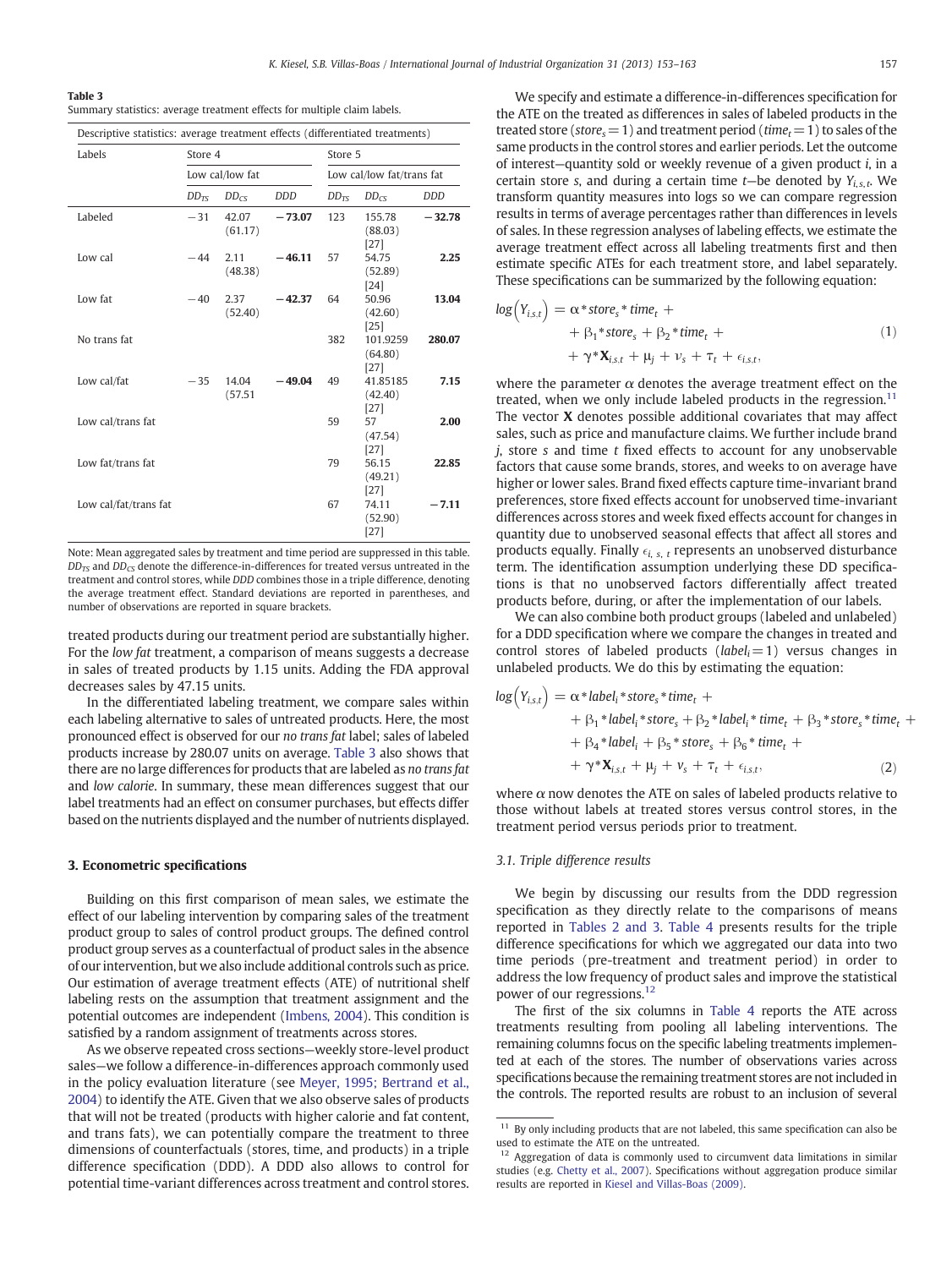#### <span id="page-5-0"></span>Table 4

Regression results for triple difference specifications aggregated across treatment period.

|  |  |  | Triple difference for store-specific average treatment effects<br>(aggregated by treatment and pre-treatment period) |  |  |  |  |  |
|--|--|--|----------------------------------------------------------------------------------------------------------------------|--|--|--|--|--|
|  |  |  |                                                                                                                      |  |  |  |  |  |

|                                  | Average over all stores | Store 1     | Store 2     | Store 3       | Store 4     | Store 5               |
|----------------------------------|-------------------------|-------------|-------------|---------------|-------------|-----------------------|
| Independent variables:           | Pooled labels           | Low calorie | Low fat     | Low fat (FDA) | Low cal/fat | Low cal/fat/trans fat |
| Label*treated store*period       | $-0.128$                | $0.289**$   | $-0.166$    | $-0.426*$     | 0.024       | 0.043                 |
| (treatment effect)               | 0.088                   | 0.125       | 0.179       | 0.224         | 0.141       | 0.102                 |
| Treatment period*label           | $0.130**$               | $-0.014$    | 0.055       | 0.053         | 0.063       | $0.111***$            |
|                                  | 0.040                   | 0.037       | 0.037       | 0.037         | 0.037       | 0.037                 |
| Treatment period*treated store   | 0.035                   | $-0.107**$  | $-0.051$    | 0.053         | $-0.052$    | $-0.080$              |
|                                  | 0.067                   | 0.053       | 0.053       | 0.037         | 0.054       | 0.057                 |
| Treated store*label              | 0.009                   | $-0.131*$   | $-0.086$    | $-0.075$      | $-0.102$    | $-0.051$              |
|                                  | 0.079                   | 0.072       | 0.073       | $0.072*$      | 0.075       | 0.074                 |
| Label                            | $-0.449***$             | $-0.266***$ | $-0.389***$ | $-0.398***$   | $-0.346***$ | $-0.433***$           |
|                                  | 0.049                   | 0.037       | 0.037       | 0.037         | 0.035       | 0.049                 |
| Treatment period                 | $-0.076**$              | 0.020       | $-0.028$    | $-0.026$      | $-0.033*$   | $-0.062**$            |
|                                  | 0.032                   | 0.031       | 0.030       | 0.030         | 0.030       | 0.031                 |
| Price (average across 4 weeks)   | $-0.267***$             | $-0.267***$ | $-0.273***$ | $-0.273***$   | $-0.269***$ | $-0.266***$           |
|                                  | 0.011                   | 0.011       | 0.011       | 0.011         | 0.011       | 0.011                 |
| Brand, store, week fixed effects | Yes                     | Yes         | Yes         | Yes           | Yes         | Yes                   |
| Number of observations           | 4000                    | 3856        | 3843        | 3835          | 3840        | 3854                  |
| $R^2$                            | 0.440                   | 0.437       | 0.445       | 0.446         | 0.443       | 0.439                 |

Note: Due to the inclusion of store fixed effects, indicators for treated stores are not included in these specifications. Robust and clustered standard errors (at product-store level) are reported and \*, \*\*, \*\*\* denote statistical significance at the 10%, 5% and 1% significance levels. The reported results are robust to an inclusion of additional controls such as manufacturer claims and pink ribbon labeling.

controls in X such as price, manufacturer claims, brand, store, and time fixed effects as additional covariates. Due to the inclusion of store fixed effects, indicators for treated stores are not included in these specifications. And finally the reported standard errors are clustered at the product-store level and are heteroskedasticity robust.

In addressing question (i), the reported overall results suggest that consumer purchases are affected by nutritional shelf labels, but that effects differ across labeling treatments in important ways. The ATE of pooling all treatments indicates lower sales, but the differences are not significantly different from zero. This suggests that just posting nutritional shelf labels in order to attract consumer attention did not significantly affect sales of treated products. The low calorie treatment increased sales of labeled products by 28.8% relative to unlabeled products in the same store, to control stores and to non-treatment periods. The estimated low fat labeling treatment is  $-16.6\%$  but not statistically significant. Adding an FDA disclaimer, however, results in a significant decrease in sales of 42.6%. Relating these results to question (ii), we find that purchase response does differ depending on the nutrient displayed on the label. In addition, our results suggest that the FDA approval increases the magnitude of the negative ATE for the low fat treatment (question (iii)).<sup>13</sup>

The negative effects of low fat labels could be an indication that consumers are hindered by negative taste perceptions when considering healthier alternatives. Interestingly, these perceptions seem stronger for low fat labels than low calorie labels as the products labeled in either store 1, 2, and 3 (stores with either a low calorie or low fat treatment) are almost identical. Preferences for high fat products are also confirmed by the negative and significant coefficient on treated products, with a slightly larger coefficient for products included in the low fat treatments. These strong taste preferences could be specific to our product category, however, as previous research has found that consumers are less likely to incorporate nutritional information into their product choice when purchasing treats ([Grunert and Wills, 2007\)](#page-10-0). Consumers might be particularly reluctant to substitute away from "movie theater butter flavor" to a

potentially less tasty low fat variety when, for instance, buying microwave popcorn as a treat for a Friday night movie.

[Table 5](#page-6-0) further separates the overall labeling effects for stores 4 and 5 to address question (iv). While the ATE for the combined labeling effect in store 4 and 5 is not statistically significant (Table 4, column 5 and 6), we do find significant labeling effects when we further differentiate the type of nutrients displayed on these combined treatments. To do so, we interacted dummies for the label type with a treatment store indicator and treatment week indicator (e.g. low calorie label \*treated store\*treated week). Separating the treatment effect shows statistically significant increase in sales of 39.6% due to the no trans fat label. However, once the no trans fat claim is combined with the low calorie or low fat claim, or both, we are not able to detect a significant effect.<sup>14</sup> In addition, while the labeling effects for the combined low calorie/low fat treatment in store 4 are consistent in sign to our previous results, they are not statistically significant.

These estimated treatment effects are consistent with our observed differences in the comparison of means, and the reported regression results also indicate that consumers are responsive to price changes. A one dollar decrease in average prices resulted in a 26.5 to 27.3% increase in quantity sales of a product on average.

#### 3.2. Difference-in-differences results

We also estimate treatment effects in a DD specification for labeled products only. The results for individual treatment effects are consistent with the reported DDD results, but may be affected by power limitations.<sup>15</sup> When estimating an overall ATE pooling all labeling interventions, we again find no statistically significant effect of labeled products on sales in treatment stores and treatment weeks relative to sales of these products in control stores. The effect of the low calorie label treatment is positive while the effect of the low fat label is negative, although insignificant. When adding the FDA approval, the effect of the low fat label becomes significant once

 $^{13}$  This result could also be influenced by the smaller size and more limited product assortment of this treatment store.

 $14$  The model was not able to provide an estimate for the labeling effects of the low calorie and low fat labels because only one product falls into each of these categories. <sup>15</sup> See [Kiesel and Villas-Boas \(2009\)](#page-10-0) for complete estimation results.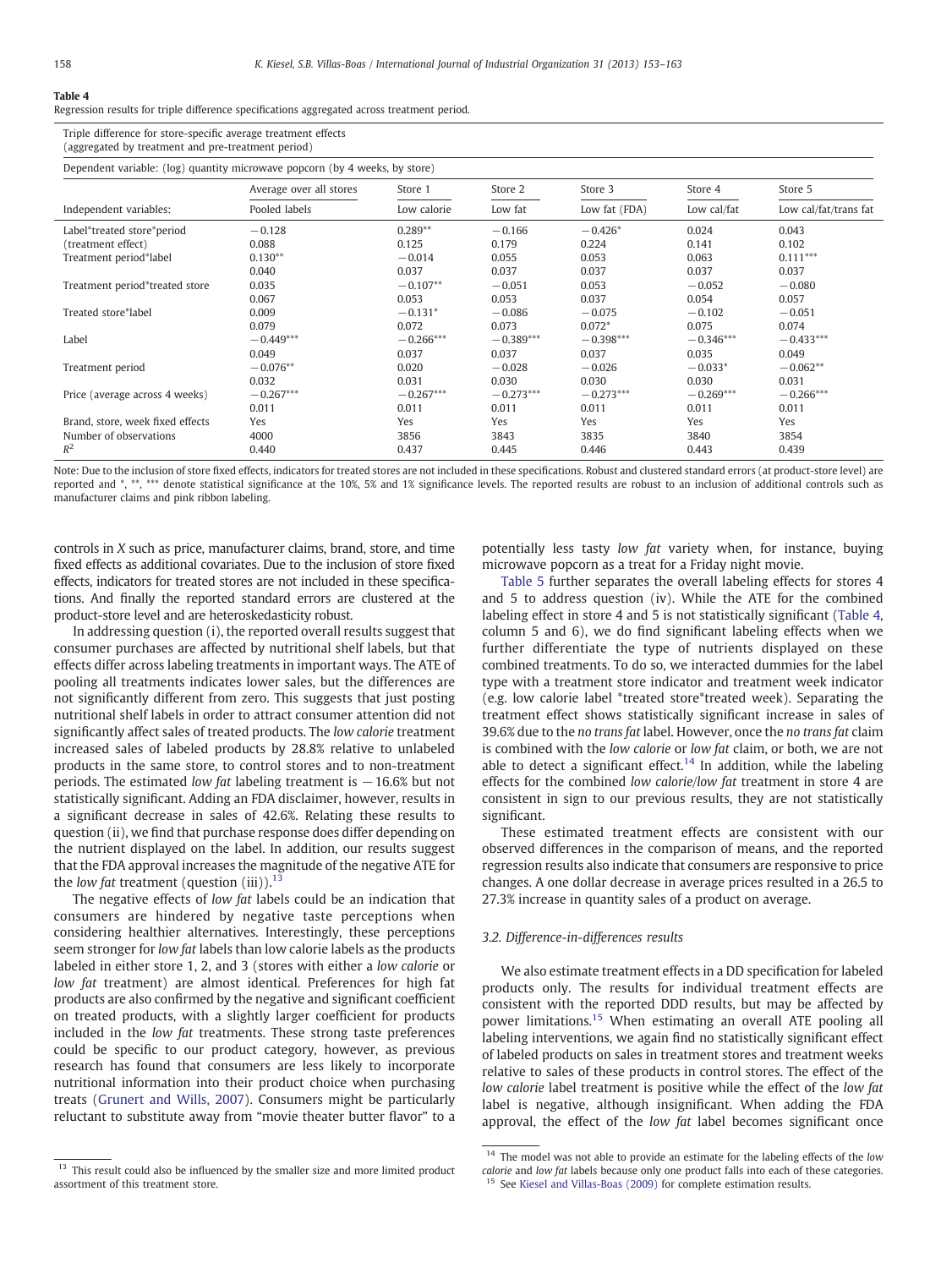#### <span id="page-6-0"></span>Table 5

Regression results for differentiated triple difference specifications aggregated across treatment period.

| Triple difference: differentiated average treatment effects<br>(aggregated by treatment and pre-treatment period) |                          |                       |  |  |  |  |
|-------------------------------------------------------------------------------------------------------------------|--------------------------|-----------------------|--|--|--|--|
| Dependent variable: (log) quantity microwave popcorn (by 4 weeks, by store)                                       |                          |                       |  |  |  |  |
|                                                                                                                   | Store 4                  | Store 5               |  |  |  |  |
| Independent variables:                                                                                            | Low cal/fat              | Low cal/fat/trans fat |  |  |  |  |
| Interacted treatment effects                                                                                      |                          |                       |  |  |  |  |
| Low calorie                                                                                                       | 0.119                    |                       |  |  |  |  |
|                                                                                                                   | 0.130                    |                       |  |  |  |  |
| Low fat                                                                                                           | $-0.171$                 |                       |  |  |  |  |
|                                                                                                                   | 0.249                    |                       |  |  |  |  |
| No trans fat                                                                                                      | $\overline{\phantom{0}}$ | $0.396**$             |  |  |  |  |
|                                                                                                                   |                          | 0.158                 |  |  |  |  |
| Low cal/fat                                                                                                       | $-0.018$                 | $-0.182$              |  |  |  |  |
|                                                                                                                   | 0.165                    | 0.278                 |  |  |  |  |
| Low cal/trans fat                                                                                                 |                          | $-0.169$              |  |  |  |  |
|                                                                                                                   |                          | 0.180                 |  |  |  |  |
| Low fat/trans fat                                                                                                 |                          | 0.227                 |  |  |  |  |
|                                                                                                                   |                          | 0.186                 |  |  |  |  |
| Low cal/fat/trans fat                                                                                             |                          | $-0.183$              |  |  |  |  |
|                                                                                                                   |                          | 0.162                 |  |  |  |  |
| Treatment period*label                                                                                            | $0.063*$                 | $0.112***$            |  |  |  |  |
|                                                                                                                   | 0.037                    | 0.037                 |  |  |  |  |
| Treatment period*treated store                                                                                    | $-0.052$                 | $-0.077*$             |  |  |  |  |
|                                                                                                                   | 0.054                    | 0.057                 |  |  |  |  |
| Treated store*label                                                                                               | $-0.102$                 | $-0.049$              |  |  |  |  |
|                                                                                                                   | 0.075                    | 0.074                 |  |  |  |  |
| Label                                                                                                             | $-0.346***$              | $-0.432***$           |  |  |  |  |
|                                                                                                                   | 0.035                    | 0.049                 |  |  |  |  |
| Treatment period                                                                                                  | $-0.033$                 | $-0.063**$            |  |  |  |  |
|                                                                                                                   | 0.030                    | 0.031                 |  |  |  |  |
| Price (average across 4 weeks)                                                                                    | $-0.269***$              | $-0.265***$           |  |  |  |  |
|                                                                                                                   | 0.011                    | 0.011                 |  |  |  |  |
| Brand, store, week fixed effects                                                                                  | Yes                      | Yes                   |  |  |  |  |
| Number of observations                                                                                            | 3840                     | 3854                  |  |  |  |  |
| $R^2$                                                                                                             | 0.443                    | 0.440                 |  |  |  |  |
|                                                                                                                   |                          |                       |  |  |  |  |

Note: Due to the inclusion of store fixed effects, indicators for treated stores are not included in these specifications. Robust and clustered standard errors (at product-store level) are reported and \*, \*\*, \*\*\* denote statistical significance at the 10%, 5% and 1% significance levels. The reported results are robust to an inclusion of additional controls such as manufacturer claims and pink ribbon labeling.

more, indicating a reduction of sales by 28.4%. For treatments of combined labels, we again separate treatment effects. These differentiated regressions suggest a statistically significant average decrease of 27.5% for products labeled low fat in store 4 relative to the control stores in the treatment period. When differentiating labels for

#### Table 6

Regression results for average treatment effects of unlabeled products.

store 5, our results suggest once more that consumers respond positively to the no trans fat label. The display of a no trans fat label significantly increases average sales of these products during the treatment period by 23.0%. The no trans fat claim in combination with other claims (low fat, or low calorie, or both) does increase sales significantly.

Although we are primarily interested in estimating the average effect on the treated or labeled products, investigating whether consumers make inferences about the unlabeled products provides potentially valuable insights (question (v)). Information costs for consumers may potentially increase if they need to infer the relatively lower nutritional quality of unlabeled products. Table 6 reports the ATE for untreated products. The first column in Table 6 refers to the pooled labeling effect, while columns 2–6 address the treatment stores individually.

The pooled treatment suggests that sales of the unlabeled products in the treatment stores during the treatment period were not significantly higher than in control stores. The point estimate of 0.063 is not statistically different from zero. The only statistically significant (at the 5% significance level) effect is the 16.2% increase in sales of for unlabeled products for the low fat label with FDA approval. This effect is the mirror image of the negative effect for labeled products in the DD regression, suggesting that consumers replaced purchases of labeled products with unlabeled products. Whether this effect is attributable to information costs remains somewhat unclear. However, we do not observe it for the low fat treatment without the FDA disclaimer (the 0.02 point estimate is not statistically significant) or any other treatments. This may indicate that the FDA approval strengthened consumers' dislike of low fat varieties.

### 3.3. Additional robustness checks

Because we found that consumers are responsive to price changes, we further investigate our identification assumptions with regards to the prices in our data set. There is variation in initial (nonpromotional) price levels, but these differences are time-invariant and thus absorbed by store fixed effects. Weekly price promotions are absorbed by including week fixed effects in the regressions. Additionally, one might be concerned about possible endogeneity of price promotions and the labeling treatment. However, price promotions were simultaneously implemented across treatment and control stores, as all stores are in the same pricing division. To test this argument, we regress prices (including promotions) on our labeling treatments. As expected, there is no statistically significant effect on price. Finally, we include price as a covariate since price is measured

|                                                                          | Average treatment effect on untreated (differences-in-differences) |             |             |               |             |                       |  |  |  |
|--------------------------------------------------------------------------|--------------------------------------------------------------------|-------------|-------------|---------------|-------------|-----------------------|--|--|--|
| Dependent variable: (log) quantity microwave popcorn (by week, by store) |                                                                    |             |             |               |             |                       |  |  |  |
| Independent variables:                                                   | Average over all stores                                            | Store 1     | Store 2     | Store 3       | Store 4     | Store 5               |  |  |  |
|                                                                          | Pooled labels                                                      | Low calorie | Low fat     | Low fat (FDA) | Low cal/fat | Low cal/fat/trans fat |  |  |  |
| Treated stores*treated weeks                                             | 0.063                                                              | 0.066       | 0.022       | $0.162**$     | 0.048       | 0.079                 |  |  |  |
| (treatment effect)                                                       | 0.043                                                              | 0.070       | 0.056       | 0.068         | 0.060       | 0.096                 |  |  |  |
| Treated weeks                                                            | $-0.002$                                                           | 0.008       | $-0.09***$  | 0.004         | 0.031       | $-0.077$              |  |  |  |
|                                                                          | 0.042                                                              | 0.032       | 0.034       | 0.032         | 0.034       | 0.050                 |  |  |  |
| Price                                                                    | $-0.244***$                                                        | $-0.262***$ | $-0.253***$ | $-0.252***$   | $-0.252***$ | $-0.255***$           |  |  |  |
|                                                                          | 0.010                                                              | 0.009       | 0.009       | 0.009         | 0.009       | 0.011                 |  |  |  |
| Brand, store, week fixed effects                                         | yes                                                                | yes         | yes         | yes           | yes         | yes                   |  |  |  |
| Number of observations                                                   | 6788                                                               | 10752       | 10968       | 10744         | 9632        | 5447                  |  |  |  |
| $R^2$                                                                    | 0.374                                                              | 0.352       | 0.360       | 0.360         | 0.347       | 0.385                 |  |  |  |

Note: Only unlabeled products are included in these regressions such that the ATE for unlabeled products is identified by a treatment store dummy interacted with the treatment weeks. Due to the inclusion of store fixed effects, indicators for treated stores are not included in these specifications. Robust and clustered standard errors (at product-store level) are reported and \*,\*\*,\*\*\*\* denote statistical significance at the 10%, 5% and 1% significance levels. The reported results are robust to an inclusion of additional controls such as manufacturer claims.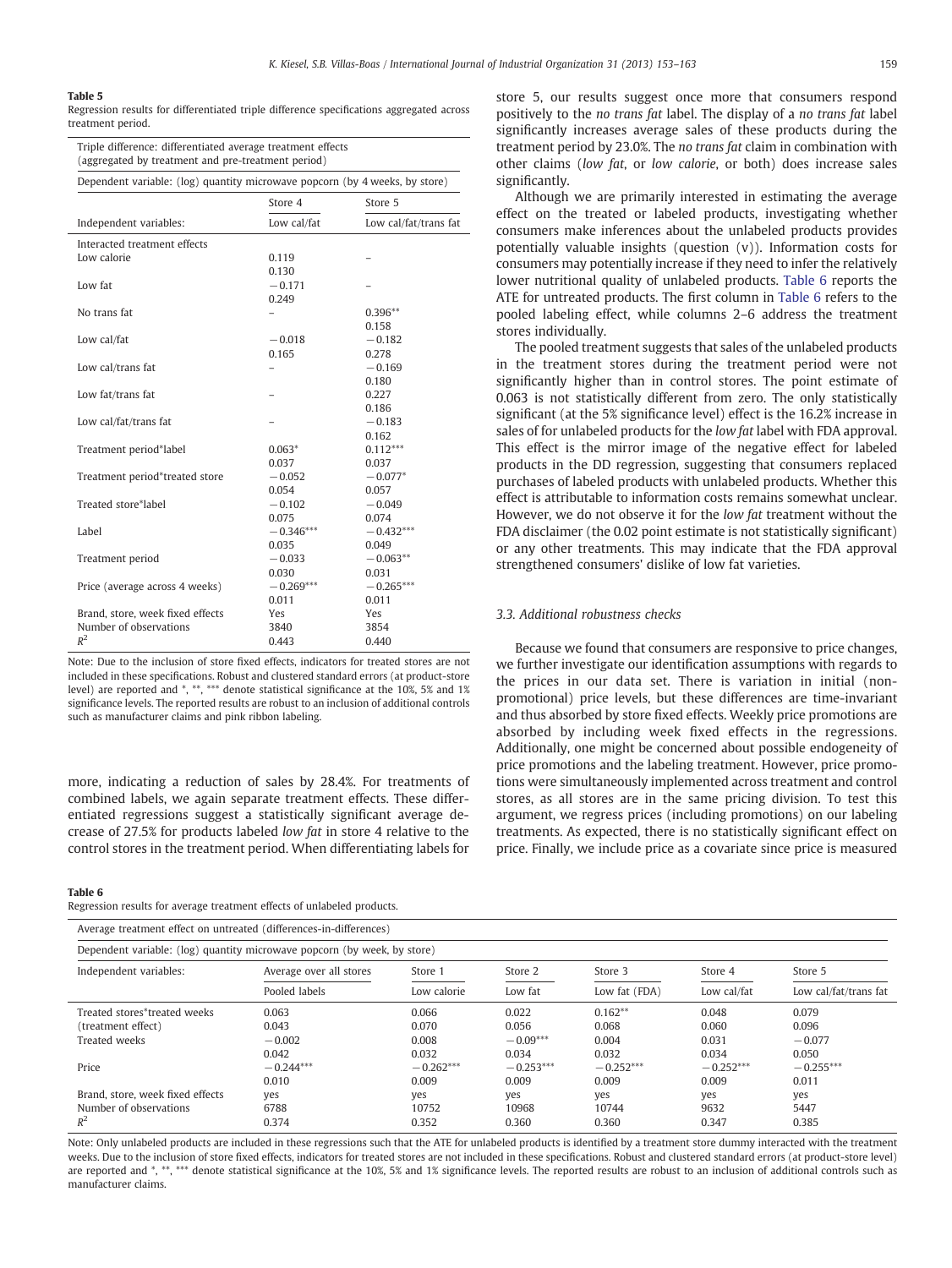as an average price across all transactions for a specific product in a given store and week. It could thus influence the number of people that bought products during promotions. Price sensitivity among shoppers across stores might vary and could affect sales independent of our treatment.

Price promotions also provide us with an interesting comparison in terms of the size of our estimated labeling effects. Similar to our intervention, price promotions are advertised using shelf labels. Total mark-down amounts for individual products range from 79 cents to \$3.70 in our data, most commonly in the form of a "buy one/get one free promotion". We regress quantity sales (in logs) on an indicator of whether a product was on promotion, controlling for store, brand, and week fixed effects, as well as clustering standard errors at the product-store level. This allows us to capture initial differences in price levels due to unobserved time-invariant characteristics across stores and brand preferences due to unobserved characteristics across brands. We estimate that posting a price promotion increases sales by 86.8% on average (statistically significant at the 1% significance level). Our estimated nutritional labeling effects are considerably smaller than these price effects.

We further investigated the time-series nature of our data with performed [Dickey-Fuller tests \(1979\)](#page-10-0) for stationarity on price and quantity. We reject the null hypothesis of a unit root process for all price series and quantity series. An additional concern when employing DD estimations to time series data relates to possible bias due to serially correlated outcomes and treatments ([Bertrand et al., 2004](#page-10-0)). We replicate all regression specifications with Newey–West corrected standard errors, employing various lag structures. This procedure corrects for serial correlation of unknown form in the error terms [\(Newey and West, 1987](#page-10-0)). Furthermore, aggregating the data into a treatment period and pre-treatment period in our reported DDD specification essentially eliminates the time-series character of the data [\(Bertrand et al., 2004](#page-10-0)). As an additional robustness check, we restrict regression specifications to compare treated and untreated products at a given treatment store over time. Focusing on time-series variation in sales in treatment stores, or cross-sectional variation across treatment and control stores results in similar signs and magnitudes of effects. We also re-estimate the above specifications by clustering at the product level rather than the product-store level. Significance levels vary slightly, mainly due to power limitations in our product category, but we find very consistent results in all regression specifications.

Finally, we do not find support for the argument by [Wansink and](#page-10-0) [Chandon \(2006\)](#page-10-0) that simple nutritional labels could induce consumers to increase consumption. We find an overall significant decrease in total category sales of microwave popcorn for the treatment stores during the treatment period of 3.7%.

#### 3.4. Synthetic control method analysis

Difference-in-differences estimation can be a powerful tool for evaluating treatment effects, especially in the case of random assignment of treatment effects. However, uncertainty remains about the ability of our control stores to reproduce the counterfactual of what sales would have been in treatment stores in the absence of our intervention. Furthermore, the significance of our estimated treatment effects depends on our assumed error structure. The synthetic control method (SCM) ([Abadie et al., 2007](#page-10-0)) addresses these concerns and allows us to test our assumption of random assignment of treatment stores. It can therefore validate and strengthen our DD and DDD results.

SCM can be thought of as a non-parametric combination of the DD and matching approaches as it constructs a (synthetic) control unit that resembles the treated unit in a pre-treatment period. It uses datadriven procedures and considers any weighted average of control units as a potential single (synthetic) control, ultimately choosing the

#### Table 7

Means of explanatory variables for low calorie label treatment.

| Descriptive statistics: treatment store and synthetic control store (low cal treatment) |  |  |
|-----------------------------------------------------------------------------------------|--|--|
|                                                                                         |  |  |

|                                     |        | Treatment store/synthetic control store |          |
|-------------------------------------|--------|-----------------------------------------|----------|
| A Store characteristics             |        |                                         |          |
| Sales of labeled products (week 36) | 82     | 92.945                                  | 85.425   |
| Sales of labeled products (week 39) | 70     | 89.661                                  | 80.995   |
| Sales of labeled products (week 40) | 92     | 98.984                                  | 94.682   |
| Total floor space                   | 26425  | 32501.19                                | 28512.52 |
| Mean weekly category sales          | 354    | 272.34                                  | 279.75   |
| Mean number of products (by week)   | 56.60  | 52.36                                   | 52.81    |
| Mean price of treated products      | 3.76   | 3.50                                    | 3.74     |
| Mean total treatment sales          | 17     | 19.37                                   | 17.03    |
| B. Zip code characteristics         |        |                                         |          |
| Population                          | 36190  | 43016.67                                |          |
| Median rent                         | 751    | 732.8                                   |          |
| Median income                       | 41002  | 47792.8                                 |          |
| Median house value                  | 156300 | 223886.8                                |          |
| Number of households                | 12660  | 17127.41                                |          |
| Number of family households         | 7899   | 9977.75                                 |          |
| Percent White                       | 0.592  | 0.638                                   |          |
| Percent Black                       | 0.042  | 0.059                                   |          |
| Percent Indian                      | 0.009  | 0.006                                   |          |
| Percent Asian                       | 0.076  | 0.137                                   |          |
| Percent Hispanic                    | 0.395  | 0.221                                   |          |
| Percent 65 years $+$                | 0.086  | 0.106                                   |          |

Note: Store and zip code characteristics for the low calorie treatment stores and its synthetic control store illustrate a better fit when focusing on store characteristics only. The synthetic control store for this treatment is a weighted average of 5 control stores.

one that minimizes the mean square error of the specified estimator. We consider a variety of variables as matching criteria, including pretreatment sales of the treated product group, additional store characteristics, and zip code level socio-demographic variables. This method further allows for an evaluation of statistical significance of the estimated treatment effect based on a number of placebo interventions in our control stores, pretending that eligible products had been labeled. We apply a placebo treatment to all 27 control stores and compare the estimated effects to our actual treatment effects. This approach also provides a graphical representation of our estimated treatment effects and trends in sales over time.

One limitation of this approach is that it only allows analysis of a single treatment, and we cannot directly compare it to the DD and DDD results. These results relate to the comparisons of means, however, since we aggregate sales by treatment. Our outcome variable of interest is defined as total weekly sales of products treated (labeled) at a particular store. Here, we look at weekly sales instead of sales over four week periods before and during treatment. We are also able to incorporate the four weeks post treatment to investigate if labeling effects persist.

We start this analysis by considering possible matching criteria for the relevant treatment stores and synthetic counterfactual. Using zip code demographics in addition to store characteristics actually decreases the fit of our model of sales prior to the treatment. As our primary interest is a good prediction of pre-treatment sales, we decided to focus on store characteristics only. Table 7 reports store and zip code characteristics for the low calorie treatment stores and the synthetic control store to illustrate this effect. The synthetic control stores for the three analyzed treatments are a weighted average of 2 to 5 control stores depending on the treatment.<sup>16</sup>

[Fig. 3](#page-8-0) compares weekly total sales of products treated with the low calorie label to the synthetic control. The sales trend in the treatment store is indicated by the red line, while the sales trend for the synthetic control is indicated by the dashed blue line. The vertical line

<sup>&</sup>lt;sup>16</sup> See [Kiesel and Villas-Boas \(2009\)](#page-10-0) for control store weights for alternative treatments.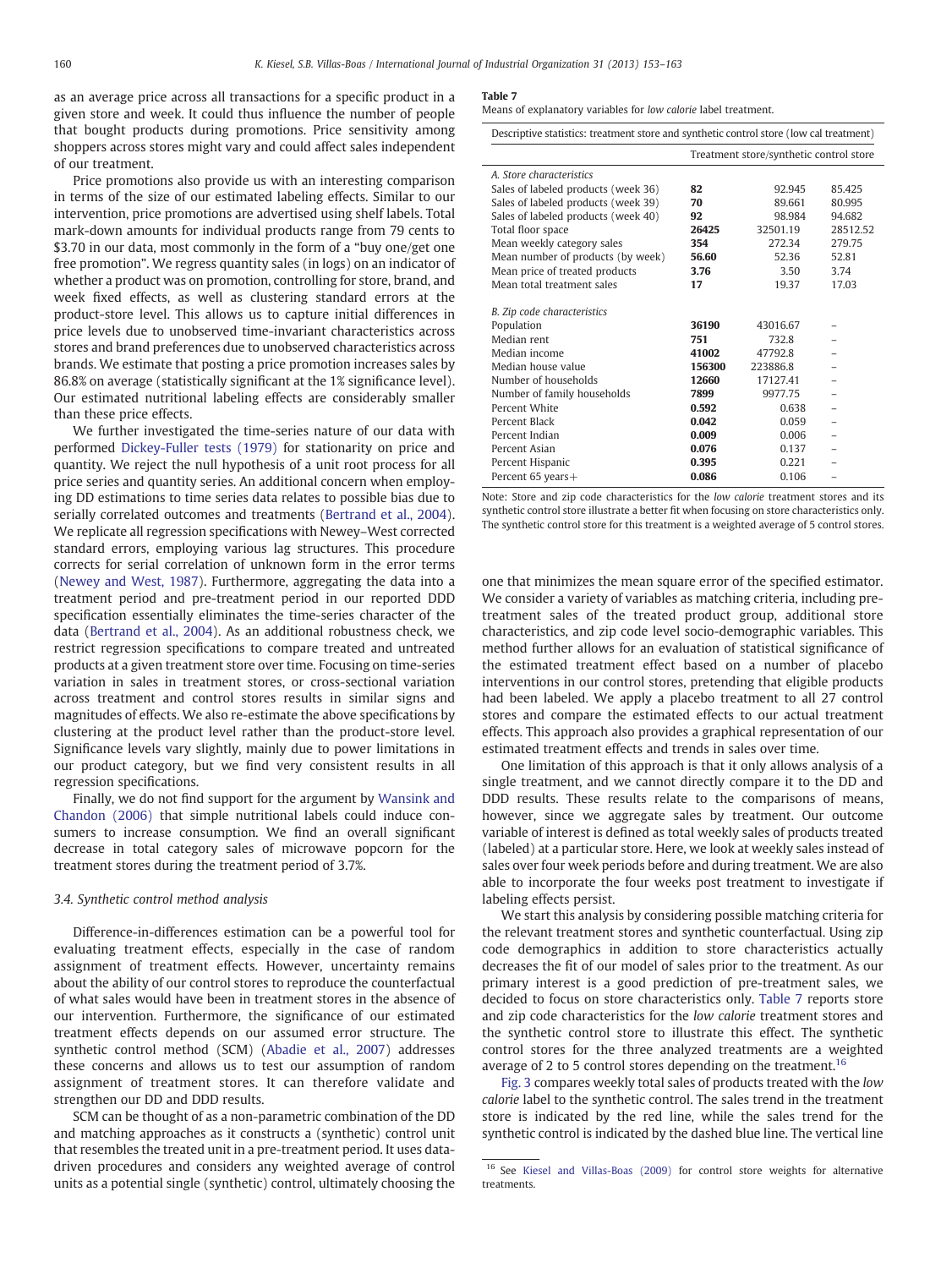<span id="page-8-0"></span>

Fig. 3. Trend in total sales of low calorie labeled products: Treatment vs. synthetic control store. Note: This figure compares weekly total sales of products treated with the low calorie label to the synthetic control. The sales trend in the treatment store is indicated by the red line, while the sales trend for the synthetic control is indicated by the dashed blue line. The vertical line indicates the timing of our labeling treatment.

indicates the timing of our labeling treatment. Total sales of treated products in the synthetic control store closely reproduce the sales observed in the treatment store prior to our treatment. After implementing the labels, actual sales clearly exceed sales in the synthetic control. This gap converges for the post-treatment period. The largest increase seems to occur right after implementation of the treatment, with an 18.7 units increase observed in the second week (reported in Table 8). This corresponds to a 19.57% increase in sales compared to average sales across the entire time period and is smaller than the estimated increase of 28.9% in the DDD regressions. The overall difference in sales relative to the synthetic control of 28.64 units is significantly lower than the difference in absolute means. It highlights the improved fit of a synthetic control versus a simple average of all control stores.

Fig. 4 provides the same graphical representation for the low fat treatment, which resulted in a steep drop in sales. This trend is consistent with our DD and DDD estimates and comparisons of means. Sales drop by 27.7 units in the second week, corresponding to a

Table 8 Differences in total sales of treatment vs. synthetic control store by label treatment.

| Results for synthetic control method<br>(difference in sales treatment vs. control) |             |                                      |              |  |  |  |  |  |
|-------------------------------------------------------------------------------------|-------------|--------------------------------------|--------------|--|--|--|--|--|
| Weeks                                                                               |             | Sales by treatment/synthetic control |              |  |  |  |  |  |
|                                                                                     | Low calorie | Low fat                              | No trans fat |  |  |  |  |  |
| 200736                                                                              | $-3.425$    | $-0.15$                              | $-9.813$     |  |  |  |  |  |
| 200737                                                                              | $-3.911$    | $-6.879$                             | 16.945       |  |  |  |  |  |
| 200738                                                                              | 9.832       | 12.015                               | 17.122       |  |  |  |  |  |
| 200739                                                                              | $-10.995$   | 13.12                                | 3.8          |  |  |  |  |  |
| 200740                                                                              | $-2.682$    | 6.364                                | 22.919       |  |  |  |  |  |
| 200741                                                                              | $-1.257$    | $-6.507$                             | $-18.918$    |  |  |  |  |  |
| 200742                                                                              | 18.659      | $-27.268$                            | 11.981       |  |  |  |  |  |
| 200743                                                                              | 3.262       | $-3.569$                             | $-3.28$      |  |  |  |  |  |
| 200744                                                                              | 7.972       | $-2.4$                               | $-7.305$     |  |  |  |  |  |
| 200745                                                                              | 3.313       | 5.933                                | 48.297       |  |  |  |  |  |
| 200746                                                                              | $-3.453$    | $-1.898$                             | 7.358        |  |  |  |  |  |
| 200747                                                                              | 20.659      | $-4.505$                             | 16.417       |  |  |  |  |  |
| 200748                                                                              | $-12.832$   | $-1.693$                             | 21.862       |  |  |  |  |  |
| 200749                                                                              | 25.402      | $-0.298$                             | 30.052       |  |  |  |  |  |

Note: Total weekly sales of treated products in the treatment and synthetic control store are reported. Treatment weeks are highlighted in bold font.



Fig. 4. Trend in total sales of low fat labeled products: Treatment vs. synthetic control store. Note: This figure compares weekly total sales of products treated with the low fat label to the synthetic control. The sales trend in the treatment store is indicated by the red line, while the sales trend for the synthetic control is indicated by the dashed blue line. The vertical line indicates the timing of our labeling treatment.

68.03% decrease in sales. Fig. 5 also provides an illustration of the statistical significance of this negative treatment effect. The red line shows the difference in sales in the treatment store relative to changes in sales its synthetic control store. The dashed gray lines represent the difference in sales associated with each of the placebo tests for the 27 possible controls. Each gray line shows the difference in sales between each control store and its synthetic version. Comparing placebo effects (in gray) to the effect of the intervention in the actual treatment store (in red), we conclude that difference in sales observed in the treated store seems large relative to the distribution of the random (placebo) differences for the control stores. The drop in sales in the first and second week for instance is not matched by any other placebo run.

Finally, we conduct this analysis for the no trans fat treatment. Here, we are only evaluating the partial treatment effect of the combined labeling treatment for store 5. We cannot simultaneously



Fig. 5. Differences and actual and placebo labeling effects on sales for low fat products. Note: This figure illustrates the statistical significance of the low fat treatment effect. The red line shows the difference in sales in the treatment store relative to changes in sales in the synthetic control store. The dashed gray lines represent the difference in sales associated with each of the placebo tests for the 27 possible controls.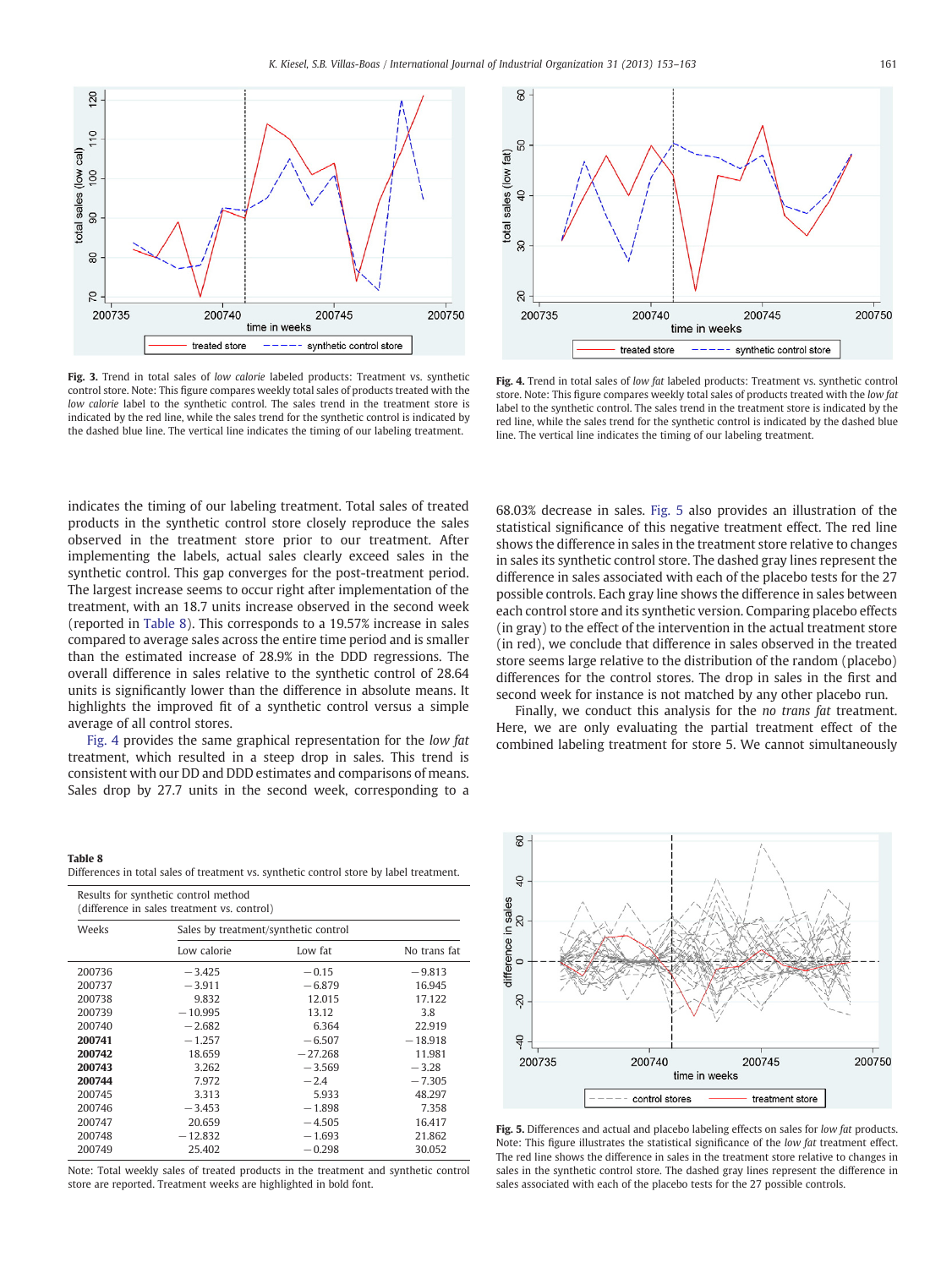<span id="page-9-0"></span>compare this effect to the effects of other labels in the combined labeling treatment due to the single unit treatment restriction of the SCM. These results are included in [Table 8.](#page-8-0) The effect of the no trans fat label is less pronounced than the low calorie and low fat treatment effects, possibly because the synthetic control does not provide as good a fit to the treated store. The created synthetic control store has considerably higher sales that the treated store and the trend in the treated store's sales goes in the opposite direction, eventually rising above total sales for the synthetic control. This treatment also increases sales most in the weeks right after the treatment and the treatment effect persists after our treatment period. As we repeat information already available and advertised for this treatment, consumers can easily take this information into account, even after our labels disappear. In contrast, the information provided for the low calorie and low fat treatment cannot be as easily recalled in the posttreatment period. Sales trends in those treatments converge back to the synthetic control after our treatment period.

#### 4. Conclusions

In this paper, we analyzed whether information costs prevent consumers from fully optimizing their purchase decisions with regards to currently available nutritional information. Focusing on consumer information costs under the NFP, we use a market-level experiment to estimate the effect of making nutritional information more salient and easier to process. Our implemented nutritional shelf labels allow consumers to make direct comparisons regarding nutrient content by either repeating available information in a more uniform format (no trans fat label), or translating quantitative information into categorical statements (low calorie and low fat label). Our interventions focus on one nutrient or a combination of nutrients in a single label. Combining multiple nutrient claims in one label increases the label's information content, but information costs also increase. We also analyze whether unlabeled products were affected, as we implicitly provide information about the superior nutritional content of these product alternatives.

Our empirical design further allows us to incorporate and test previous findings in the literature on consumer response to labeling information. We were able to address potential differences in consumer purchase response based on the nutrient displayed. We tested low calorie labels because calorie content has been determined as the most relevant nutrient in relation to weight gain and obesity prevention [\(CDC, 2008\)](#page-10-0).<sup>17</sup> The World Health Organization (WHO), in contrast, endorses the promotion of low fat products as one strategy to reduce obesity rates ([WHO, 2004](#page-10-0)). Yet, simple low fat claims might increase overall food intake due to reduced consumption guilt (e.g. [Wansink and Chandon, 2006\)](#page-10-0), or trigger negative taste perceptions (e.g. [Yeomans et al., 2001\)](#page-10-0). We further wanted to compare possible information effects for these nutrients to no trans fat labeling information. Health concerns related to trans fats received a lot of media attention, and no trans fat advertisements were readily adopted by food manufacturers. Consumers might therefore be well informed about this nutrient and more able to readily incorporate information into their purchase decision. Finally, as consumers might view these labels as in-store nutritional advertisement, we added an FDA approval to one of our label treatments to investigate whether it increased the credibility of the provided information.

We implemented five labeling treatments for one product category (microwave popcorn) in five stores over a time period of four weeks in the fall of 2007. The supermarket chain provided weekly store-level scanner data for these treatment stores and 27 control

stores within the same price division over a period of 14 weeks. By adding the information provided on the NFP for each product included in this data, we find substantial variation in nutrient content and suggested serving size in our product category. Consumers trying to compare products based on their nutritional characteristics might therefore face significant information costs.

Estimations of average treatment effects of our labeling intervention are based on difference-in-differences and triple-difference approaches identified by a cross-sectional and time-series control structure. In addition, we draw inference about the effect of our labeling treatments on product sales with a synthetic control method approach. Our analysis suggests that consumer purchases are affected by our labeling treatments. Information costs prevent some consumers from incorporating nutritional information in their purchasing decisions under currently implemented labeling regulations. Our findings are not driven by consumers simply paying more attention to labeled products, since we find no statistically significant effects of pooling all labeling treatments. However, a labeling treatment focusing on calorie content significantly increases sales, while focusing on fat content decreases sales. Displaying no trans fat labels also has positive and significant effects on sales, even though this information is already provided on the NFP and is highlighted in manufacturer claims. This effect dissipates, however, when combining the no trans fat claim with additional nutritional claims. Throughout the specifications, we find that a combination of claims into a single label— an improvement in information content does not result in a significant effect on sales. This may happen because multiple claims also increase information costs for consumers. Finally, our analysis suggests that the most sizable impact is observed right after the label implementation, with effect dissipating after the treatment period for low calorie and low fat labels. For the no trans fat labeling treatment, the effect persists even after the treatment period, possibly due to the fact that consumers canmore easily recall their product choice in this regard using the NFP or manufacturer claims.

The observed divergent effect of low fat versus low calorie labels highlights an important challenge with regards to promoting healthier food choices. While our results confirm perceived tradeoffs between taste and nutritional content reported in the literature (e.g. [French et al., 1999; Yeomans et al., 2001; Stubenitsky et al., 2000\)](#page-10-0) for the low fat label, we do not observe a similar negative response to the low calorie label. This seems especially relevant since these two treatments exhibit a fairly large overlap of products. In general, treated products were significantly lower in sales as compared to the unlabeled products, potentially indicating taste preferences for high fat (high calorie) product alternatives in our product category. However, consumers seem to associate more favorable taste perceptions with the low calorie label than the low fat label. We also observe that overall category sales decreased as a result of our labeling interventions, suggesting that this substitution to healthier product alternatives was not offset by an overall increase in consumption.

Labeling regulations under the Nutritional Labeling and Education Act have been implemented for over a decade, yet obesity rates keep rising. The FDA is currently considering a change to the format and content of food nutrition labels to promote increased label use. While our study looks at only one product category, it adds a market-based approach on how nutritional shelf labeling affects purchase decisions to the existing literature. Our reduced-form approach precludes us from providing welfare estimations, but results suggest that consumers may benefit from simple shelf or front package labels that focus on calorie content. A provision of these categorical statements instead or in addition to detailed quantitative statements could enable consumers to better incorporate nutritional information into their purchasing choices. A focus on calories also seems in alignment with policy objectives since calorie intake has been identified as the main contributor to weight gain and obesity. Focusing instead on fat content, as suggested by the World Health Organization, might trigger negative taste perceptions in some <sup>17</sup> An extra 3500 calories result in a one pound weight gain [\(CDC, 2008\)](#page-10-0). **17** CONSUMETS and prevent them from making healthier food choices.